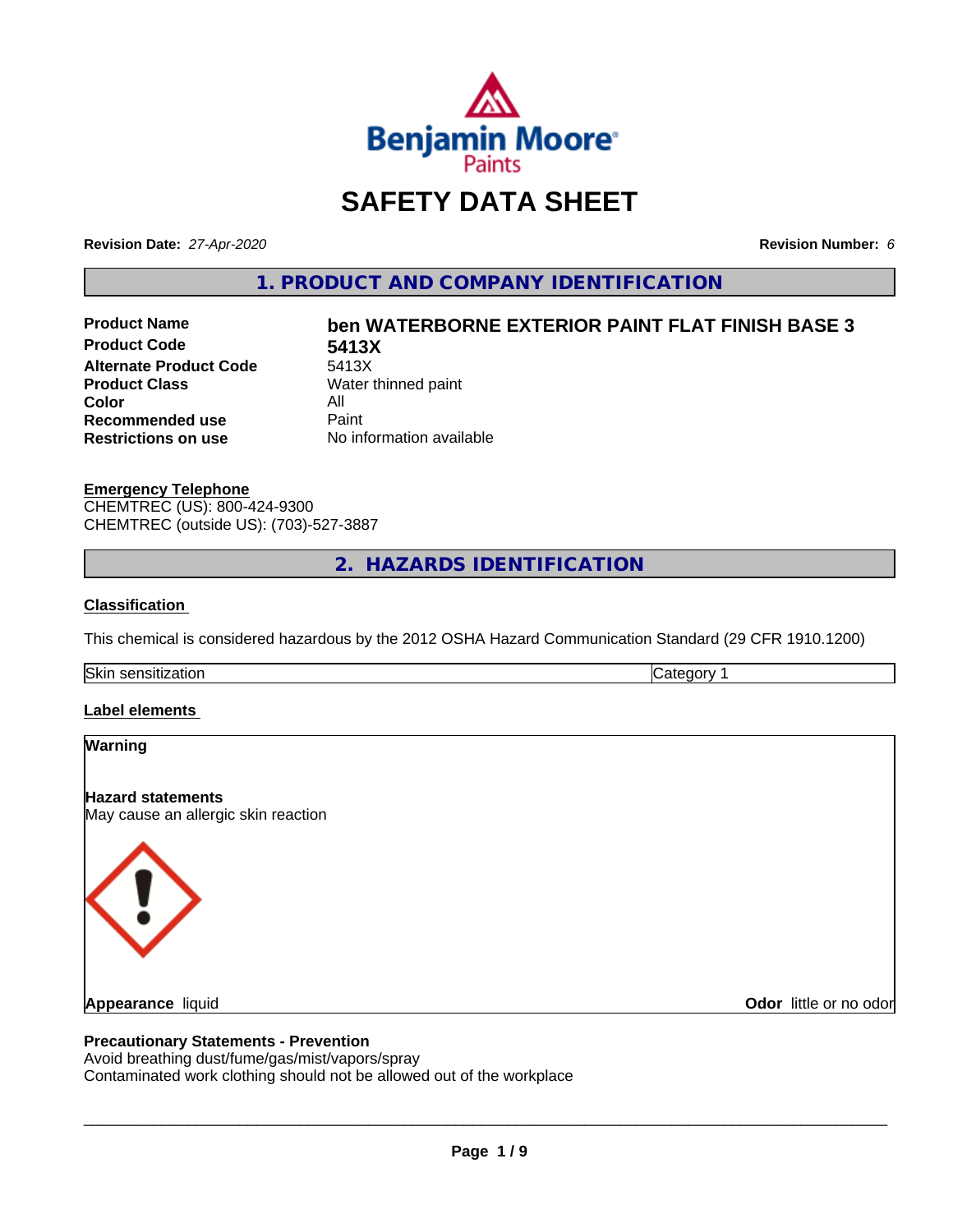Wear protective gloves

#### **Precautionary Statements - Response**

Specific treatment (see .? on this label)

**Skin**

IF ON SKIN: Wash with plenty of soap and water If skin irritation or rash occurs: Get medical advice/attention Wash contaminated clothing before reuse

#### **Precautionary Statements - Disposal**

Dispose of contents/container to an approved waste disposal plant

#### **Hazards not otherwise classified (HNOC)**

Not applicable

#### **Other information**

No information available

## **3. COMPOSITION INFORMATION ON COMPONENTS**

\_\_\_\_\_\_\_\_\_\_\_\_\_\_\_\_\_\_\_\_\_\_\_\_\_\_\_\_\_\_\_\_\_\_\_\_\_\_\_\_\_\_\_\_\_\_\_\_\_\_\_\_\_\_\_\_\_\_\_\_\_\_\_\_\_\_\_\_\_\_\_\_\_\_\_\_\_\_\_\_\_\_\_\_\_\_\_\_\_\_\_\_\_

| <b>Chemical name</b>                           | CAS No.    | Weiaht-%    |
|------------------------------------------------|------------|-------------|
| Titanium dioxide                               | 13463-67-7 | - 5         |
| Diatomaceous earth                             | 61790-53-2 | - 5         |
| Sodium C14-C16 olefin sulfonate                | 68439-57-6 | $0.1 - 0.5$ |
| Carbamic acid, butyl-, 3-iodo-2-propynyl ester | 55406-53-6 | $0.1 - 0.5$ |

|                                                  | 4. FIRST AID MEASURES                                                                                    |
|--------------------------------------------------|----------------------------------------------------------------------------------------------------------|
| <b>General Advice</b>                            | No hazards which require special first aid measures.                                                     |
| <b>Eye Contact</b>                               | Rinse thoroughly with plenty of water for at least 15 minutes and consult a<br>physician.                |
| <b>Skin Contact</b>                              | Wash off immediately with soap and plenty of water while removing all<br>contaminated clothes and shoes. |
| <b>Inhalation</b>                                | Move to fresh air. If symptoms persist, call a physician.                                                |
| Ingestion                                        | Clean mouth with water and afterwards drink plenty of water. Consult a physician<br>if necessary.        |
| <b>Most Important</b><br><b>Symptoms/Effects</b> | None known.                                                                                              |
| <b>Notes To Physician</b>                        | Treat symptomatically.                                                                                   |
|                                                  | 5. FIRE-FIGHTING MEASURES                                                                                |

**Suitable Extinguishing Media** Media Use extinguishing measures that are appropriate to local circumstances and the surrounding environment.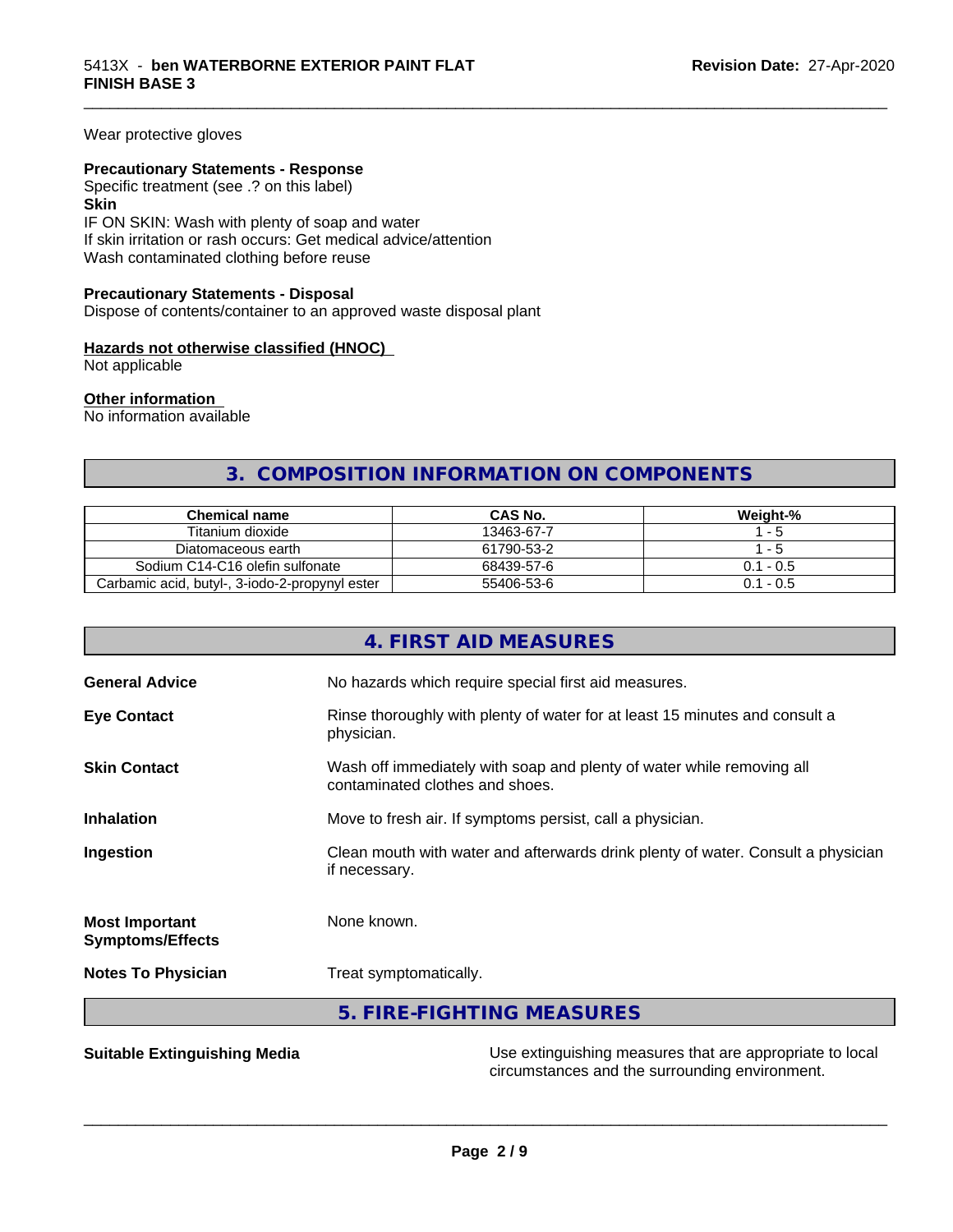| Protective equipment and precautions for firefighters                                                                 | As in any fire, wear self-contained breathing apparatus<br>pressure-demand, MSHA/NIOSH (approved or equivalent)<br>and full protective gear. |  |
|-----------------------------------------------------------------------------------------------------------------------|----------------------------------------------------------------------------------------------------------------------------------------------|--|
| <b>Specific Hazards Arising From The Chemical</b>                                                                     | Closed containers may rupture if exposed to fire or<br>extreme heat.                                                                         |  |
| Sensitivity to mechanical impact                                                                                      | No.<br>No.                                                                                                                                   |  |
| Sensitivity to static discharge                                                                                       |                                                                                                                                              |  |
| <b>Flash Point Data</b><br>Flash point (°F)<br>Flash Point (°C)<br><b>Method</b><br><b>Flammability Limits In Air</b> | Not applicable<br>Not applicable<br>Not applicable                                                                                           |  |
| Lower flammability limit:<br><b>Upper flammability limit:</b>                                                         | Not applicable<br>Not applicable                                                                                                             |  |
| <b>NFPA</b><br>Health: 1<br>Flammability: 0                                                                           | <b>Instability: 0</b><br><b>Special: Not Applicable</b>                                                                                      |  |
| <b>NFPA Legend</b><br>0 - Not Hazardous                                                                               |                                                                                                                                              |  |

\_\_\_\_\_\_\_\_\_\_\_\_\_\_\_\_\_\_\_\_\_\_\_\_\_\_\_\_\_\_\_\_\_\_\_\_\_\_\_\_\_\_\_\_\_\_\_\_\_\_\_\_\_\_\_\_\_\_\_\_\_\_\_\_\_\_\_\_\_\_\_\_\_\_\_\_\_\_\_\_\_\_\_\_\_\_\_\_\_\_\_\_\_

- 
- 1 Slightly
- 2 Moderate
- 3 High

4 - Severe

*The ratings assigned are only suggested ratings, the contractor/employer has ultimate responsibilities for NFPA ratings where this system is used.*

*Additional information regarding the NFPA rating system is available from the National Fire Protection Agency (NFPA) at www.nfpa.org.*

|                                  | 6. ACCIDENTAL RELEASE MEASURES                                                                                                                                                   |  |
|----------------------------------|----------------------------------------------------------------------------------------------------------------------------------------------------------------------------------|--|
| <b>Personal Precautions</b>      | Avoid contact with skin, eyes and clothing. Ensure adequate ventilation.                                                                                                         |  |
| <b>Other Information</b>         | Prevent further leakage or spillage if safe to do so.                                                                                                                            |  |
| <b>Environmental precautions</b> | See Section 12 for additional Ecological Information.                                                                                                                            |  |
| <b>Methods for Cleaning Up</b>   | Soak up with inert absorbent material. Sweep up and shovel into suitable<br>containers for disposal.                                                                             |  |
|                                  | 7. HANDLING AND STORAGE                                                                                                                                                          |  |
| <b>Handling</b>                  | Avoid contact with skin, eyes and clothing. Avoid breathing vapors, spray mists or<br>sanding dust. In case of insufficient ventilation, wear suitable respiratory<br>equipment. |  |
| <b>Storage</b>                   | Keep container tightly closed. Keep out of the reach of children.                                                                                                                |  |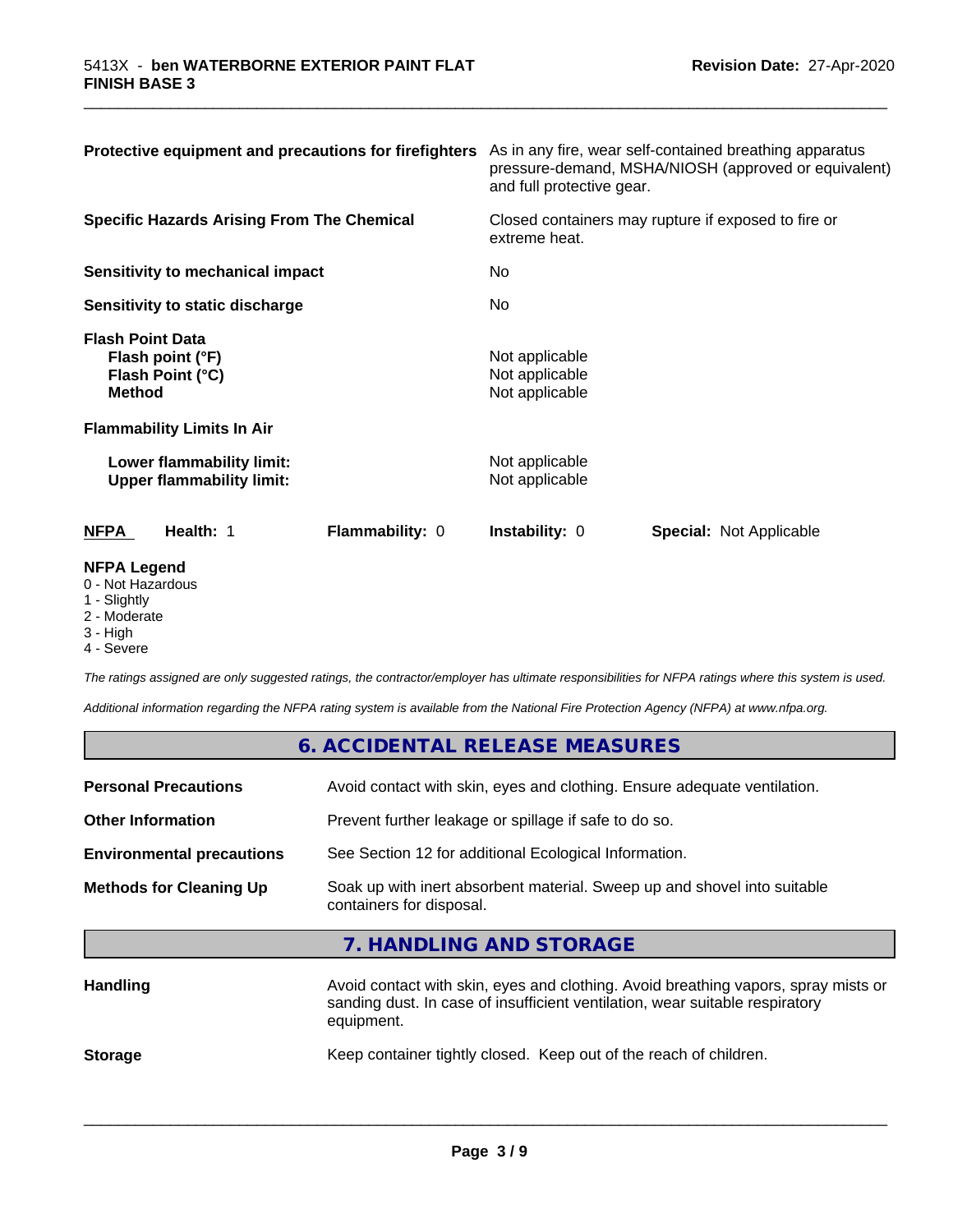#### **Incompatible Materials** No information available

## **8. EXPOSURE CONTROLS/PERSONAL PROTECTION**

\_\_\_\_\_\_\_\_\_\_\_\_\_\_\_\_\_\_\_\_\_\_\_\_\_\_\_\_\_\_\_\_\_\_\_\_\_\_\_\_\_\_\_\_\_\_\_\_\_\_\_\_\_\_\_\_\_\_\_\_\_\_\_\_\_\_\_\_\_\_\_\_\_\_\_\_\_\_\_\_\_\_\_\_\_\_\_\_\_\_\_\_\_

#### **Exposure Limits**

| <b>Chemical name</b> | <b>ACGIH TLV</b>         | <b>OSHA PEL</b>           |
|----------------------|--------------------------|---------------------------|
| Titanium dioxide     | TWA: $10 \text{ ma/m}^3$ | $15 \text{ ma/m}^3$ - TWA |
| Diatomaceous earth   | N/E                      |                           |
|                      |                          | TWA<br>$20$ mppcf -       |

#### **Legend**

ACGIH - American Conference of Governmental Industrial Hygienists Exposure Limits OSHA - Occupational Safety & Health Administration Exposure Limits N/E - Not Established

| <b>Engineering Measures</b>          | Ensure adequate ventilation, especially in confined areas.                                                                          |  |
|--------------------------------------|-------------------------------------------------------------------------------------------------------------------------------------|--|
| <b>Personal Protective Equipment</b> |                                                                                                                                     |  |
| <b>Eye/Face Protection</b>           | Safety glasses with side-shields.                                                                                                   |  |
| <b>Skin Protection</b>               | Protective gloves and impervious clothing.                                                                                          |  |
| <b>Respiratory Protection</b>        | In case of insufficient ventilation wear suitable respiratory equipment.                                                            |  |
| <b>Hygiene Measures</b>              | Avoid contact with skin, eyes and clothing. Remove and wash contaminated<br>clothing before re-use. Wash thoroughly after handling. |  |

| 9. PHYSICAL AND CHEMICAL PROPERTIES |  |
|-------------------------------------|--|
|-------------------------------------|--|

| Appearance                        | liquid                   |
|-----------------------------------|--------------------------|
| Odor                              | little or no odor        |
| <b>Odor Threshold</b>             | No information available |
| Density (Ibs/gal)                 | $10.5 - 10.9$            |
| <b>Specific Gravity</b>           | $1.26 - 1.30$            |
| рH                                | No information available |
| <b>Viscosity (cps)</b>            | No information available |
| Solubility(ies)                   | No information available |
| <b>Water solubility</b>           | No information available |
| <b>Evaporation Rate</b>           | No information available |
| Vapor pressure                    | No information available |
| Vapor density                     | No information available |
| Wt. % Solids                      | 45 - 55                  |
| <b>Vol. % Solids</b>              | $30 - 40$                |
| Wt. % Volatiles                   | $45 - 55$                |
| <b>Vol. % Volatiles</b>           | $60 - 70$                |
| <b>VOC Regulatory Limit (g/L)</b> | < 50                     |
| <b>Boiling Point (°F)</b>         | 212                      |
| <b>Boiling Point (°C)</b>         | 100                      |
| Freezing point (°F)               | 32                       |
| <b>Freezing Point (°C)</b>        | 0                        |
| Flash point (°F)                  | Not applicable           |
| Flash Point (°C)                  | Not applicable           |
| <b>Method</b>                     | Not applicable           |
| Flammability (solid, gas)         | Not applicable           |
|                                   |                          |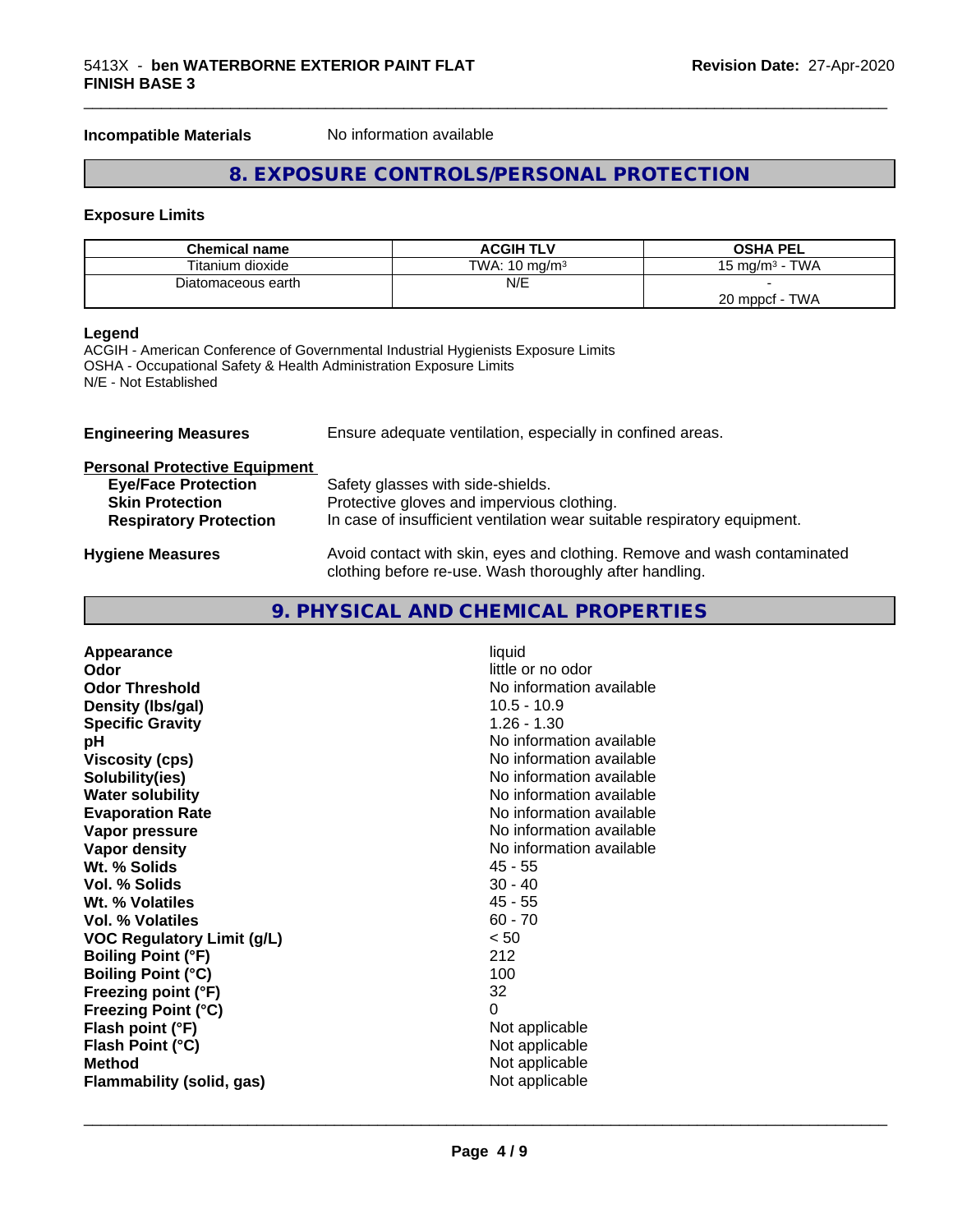**Upper flammability limit:**<br> **Lower flammability limit:**<br>
Not applicable<br>
Not applicable **Lower flammability limit:**<br> **Autoignition Temperature (°F)**<br>
Mo information available Autoignition Temperature (°F)<br>
Autoignition Temperature (°C)<br>
No information available<br>
No information available Autoignition Temperature (°C)<br>
Decomposition Temperature (°F)<br>
No information available **Decomposition Temperature (°F)**<br> **Decomposition Temperature (°C)**<br>
No information available<br>
No information available **Decomposition Temperature (°C) Partition coefficient** 

\_\_\_\_\_\_\_\_\_\_\_\_\_\_\_\_\_\_\_\_\_\_\_\_\_\_\_\_\_\_\_\_\_\_\_\_\_\_\_\_\_\_\_\_\_\_\_\_\_\_\_\_\_\_\_\_\_\_\_\_\_\_\_\_\_\_\_\_\_\_\_\_\_\_\_\_\_\_\_\_\_\_\_\_\_\_\_\_\_\_\_\_\_

## **10. STABILITY AND REACTIVITY**

| <b>Reactivity</b>                         | Not Applicable                           |
|-------------------------------------------|------------------------------------------|
| <b>Chemical Stability</b>                 | Stable under normal conditions.          |
| <b>Conditions to avoid</b>                | Prevent from freezing.                   |
| <b>Incompatible Materials</b>             | No materials to be especially mentioned. |
| <b>Hazardous Decomposition Products</b>   | None under normal use.                   |
| <b>Possibility of hazardous reactions</b> | None under normal conditions of use.     |

## **11. TOXICOLOGICAL INFORMATION**

| <b>Product Information</b>                  |                                                                                                                 |
|---------------------------------------------|-----------------------------------------------------------------------------------------------------------------|
| Information on likely routes of exposure    |                                                                                                                 |
| <b>Principal Routes of Exposure</b>         | Eye contact, skin contact and inhalation.                                                                       |
| <b>Acute Toxicity</b>                       |                                                                                                                 |
| <b>Product Information</b>                  | No information available                                                                                        |
|                                             | Symptoms related to the physical, chemical and toxicological characteristics                                    |
| No information available<br><b>Symptoms</b> |                                                                                                                 |
|                                             | Delayed and immediate effects as well as chronic effects from short and long-term exposure                      |
| Eye contact                                 | May cause slight irritation.                                                                                    |
| <b>Skin contact</b>                         | Substance may cause slight skin irritation. Prolonged or repeated contact may dry<br>skin and cause irritation. |
| <b>Inhalation</b>                           | May cause irritation of respiratory tract.                                                                      |
| Ingestion                                   | Ingestion may cause gastrointestinal irritation, nausea, vomiting and diarrhea.                                 |
| <b>Sensitization</b>                        | No information available                                                                                        |
| <b>Neurological Effects</b>                 | No information available.                                                                                       |
| <b>Mutagenic Effects</b>                    | No information available.                                                                                       |
| <b>Reproductive Effects</b>                 | No information available.                                                                                       |
| <b>Developmental Effects</b>                | No information available.                                                                                       |
| <b>Target organ effects</b>                 | No information available.                                                                                       |
| STOT - single exposure                      | No information available.                                                                                       |
| <b>STOT - repeated exposure</b>             | No information available.                                                                                       |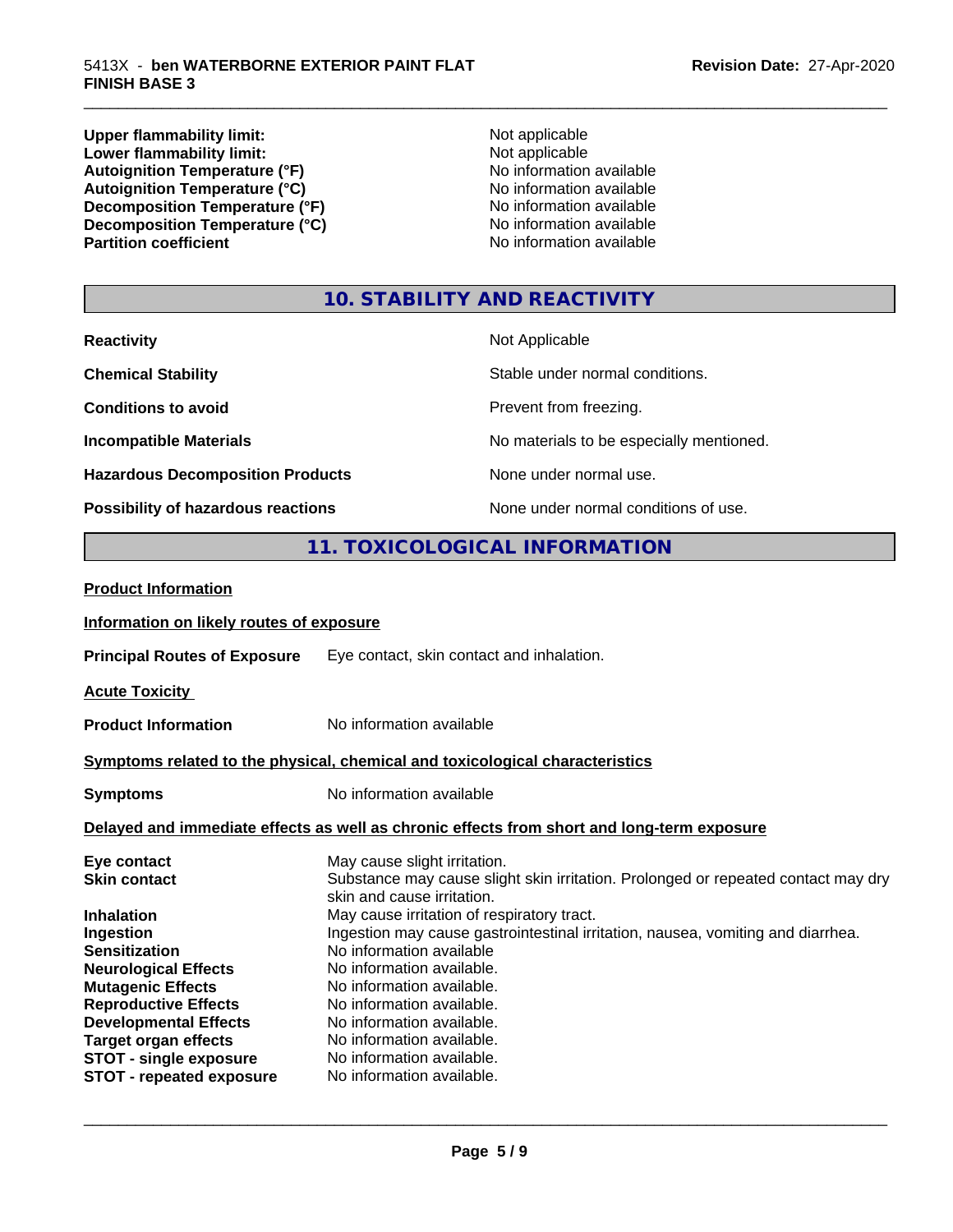| Other adverse effects    | No information available. |
|--------------------------|---------------------------|
| <b>Aspiration Hazard</b> | No information available  |

#### **Numerical measures of toxicity**

#### **The following values are calculated based on chapter 3.1 of the GHS document**

| ATEmix (oral)                        | 325641 mg/kg |
|--------------------------------------|--------------|
| <b>ATEmix (inhalation-dust/mist)</b> | 475.8 mg/L   |

#### **Component Information**

| Chemical name                                                   | Oral LD50            | Dermal LD50            | Inhalation LC50                                                            |
|-----------------------------------------------------------------|----------------------|------------------------|----------------------------------------------------------------------------|
| Titanium dioxide<br>13463-67-7                                  | > 10000 mg/kg (Rat)  |                        |                                                                            |
| Sodium C14-C16 olefin sulfonate<br>68439-57-6                   | $= 2220$ mg/kg (Rat) | $> 740$ mg/kg (Rabbit) |                                                                            |
| Carbamic acid, butyl-,<br>3-iodo-2-propynyl ester<br>55406-53-6 | $= 1470$ mg/kg (Rat) | $>$ 2000 mg/kg (Rat)   | $= 0.67$ mg/L (Rat) 4 h = 0.63 mg/L<br>$(Rat)$ 4 h = 0.99 mg/L $(Rat)$ 4 h |

\_\_\_\_\_\_\_\_\_\_\_\_\_\_\_\_\_\_\_\_\_\_\_\_\_\_\_\_\_\_\_\_\_\_\_\_\_\_\_\_\_\_\_\_\_\_\_\_\_\_\_\_\_\_\_\_\_\_\_\_\_\_\_\_\_\_\_\_\_\_\_\_\_\_\_\_\_\_\_\_\_\_\_\_\_\_\_\_\_\_\_\_\_

#### **Chronic Toxicity**

#### **Carcinogenicity**

*The information below indicateswhether each agency has listed any ingredient as a carcinogen:.*

| Chemical<br>name       | <b>IARC</b>                    | <b>NTP</b> | OSHA   |
|------------------------|--------------------------------|------------|--------|
|                        | . .<br>2B<br>Human<br>Possible |            | Listed |
| n dioxide<br>l itanıum | Carcinoɑen                     |            |        |

## **12. ECOLOGICAL INFORMATION**

#### **Ecotoxicity Effects**

The environmental impact of this product has not been fully investigated.

#### **Product Information**

#### **Acute Toxicity to Fish**

No information available

#### **Acute Toxicity to Aquatic Invertebrates**

No information available

### **Acute Toxicity to Aquatic Plants**

No information available

#### **Persistence / Degradability**

No information available.

#### **Bioaccumulation**

No information available.

#### **Mobility in Environmental Media**

No information available.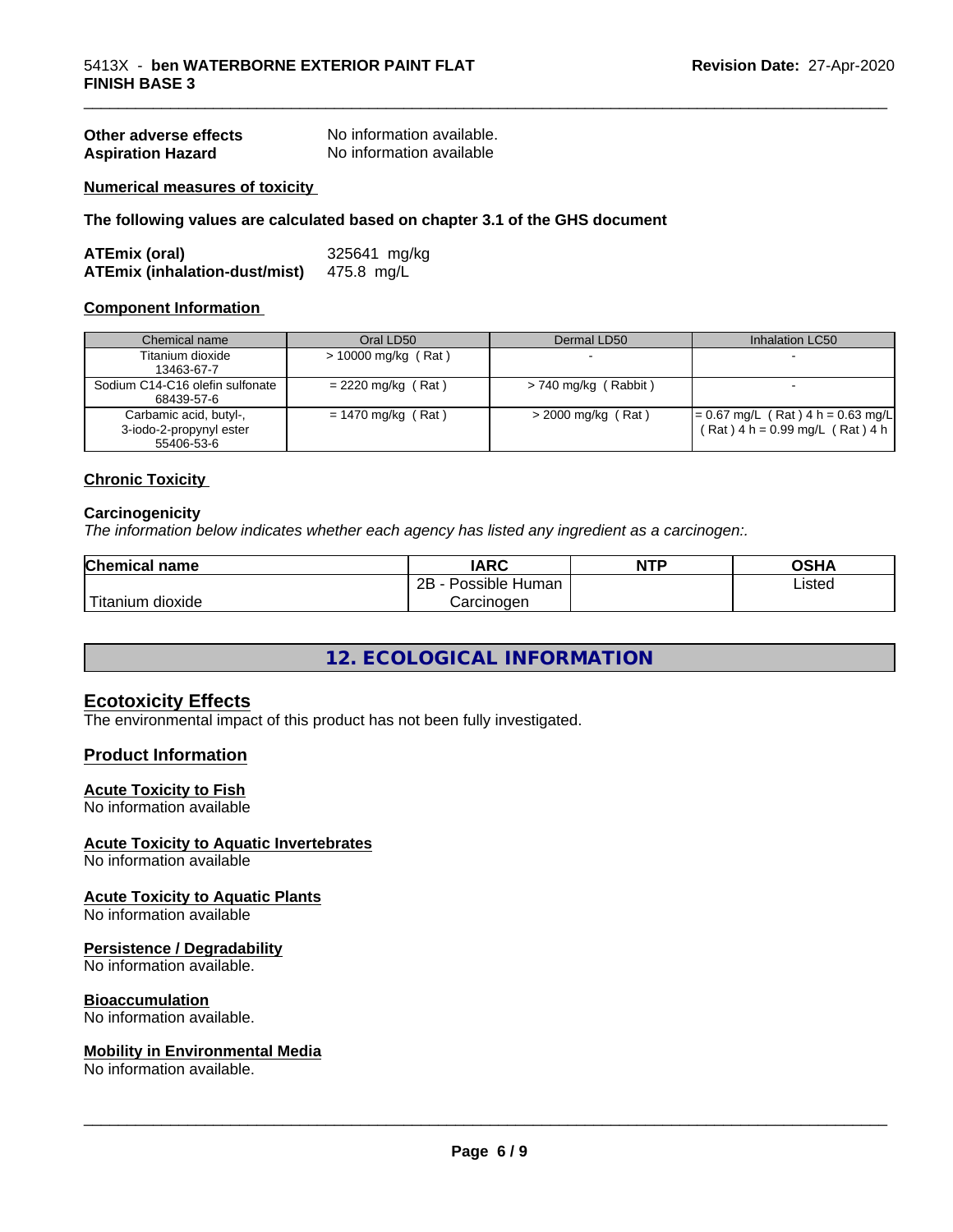**Ozone**

No information available

## **Component Information**

#### **Acute Toxicity to Fish**

Titanium dioxide  $LC50: > 1000$  mg/L (Fathead Minnow - 96 hr.) Carbamic acid, butyl-, 3-iodo-2-propynyl ester LC50: 230 µg/L (Bluegill sunfish - 96 hr.)

#### **Acute Toxicity to Aquatic Invertebrates**

No information available

#### **Acute Toxicity to Aquatic Plants**

No information available

|                                                                                                                                                                     | <b>13. DISPOSAL CONSIDERATIONS</b>                                                                                                                                                                                        |  |  |
|---------------------------------------------------------------------------------------------------------------------------------------------------------------------|---------------------------------------------------------------------------------------------------------------------------------------------------------------------------------------------------------------------------|--|--|
| <b>Waste Disposal Method</b>                                                                                                                                        | Dispose of in accordance with federal, state, and local regulations. Local<br>requirements may vary, consult your sanitation department or state-designated<br>environmental protection agency for more disposal options. |  |  |
|                                                                                                                                                                     | 14. TRANSPORT INFORMATION                                                                                                                                                                                                 |  |  |
| <b>DOT</b>                                                                                                                                                          | Not regulated                                                                                                                                                                                                             |  |  |
| <b>ICAO/IATA</b>                                                                                                                                                    | Not regulated                                                                                                                                                                                                             |  |  |
| <b>IMDG / IMO</b>                                                                                                                                                   | Not regulated                                                                                                                                                                                                             |  |  |
|                                                                                                                                                                     | <b>15. REGULATORY INFORMATION</b>                                                                                                                                                                                         |  |  |
| <b>International Inventories</b>                                                                                                                                    |                                                                                                                                                                                                                           |  |  |
| <b>TSCA: United States</b><br><b>DSL: Canada</b>                                                                                                                    | Yes - All components are listed or exempt.<br>Yes - All components are listed or exempt.                                                                                                                                  |  |  |
| <b>Federal Regulations</b>                                                                                                                                          |                                                                                                                                                                                                                           |  |  |
| SARA 311/312 hazardous categorization<br>Acute health hazard<br>Chronic Health Hazard<br>Fire hazard<br>Sudden release of pressure hazard<br><b>Reactive Hazard</b> | Yes<br>No<br>No<br>No<br>No                                                                                                                                                                                               |  |  |
|                                                                                                                                                                     |                                                                                                                                                                                                                           |  |  |

\_\_\_\_\_\_\_\_\_\_\_\_\_\_\_\_\_\_\_\_\_\_\_\_\_\_\_\_\_\_\_\_\_\_\_\_\_\_\_\_\_\_\_\_\_\_\_\_\_\_\_\_\_\_\_\_\_\_\_\_\_\_\_\_\_\_\_\_\_\_\_\_\_\_\_\_\_\_\_\_\_\_\_\_\_\_\_\_\_\_\_\_\_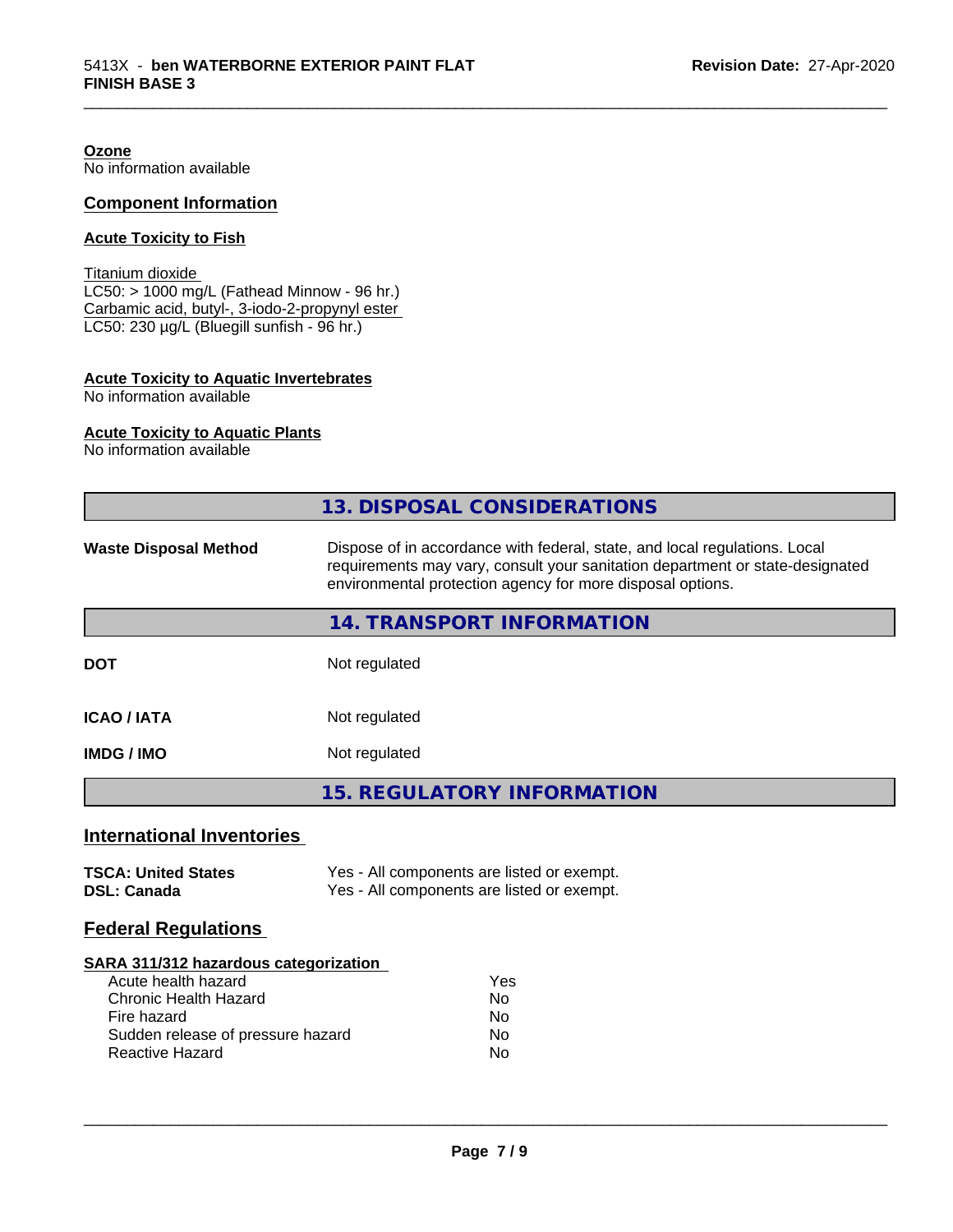#### **SARA 313**

Section 313 of Title III of the Superfund Amendments and Reauthorization Act of 1986 (SARA). This product contains a chemical or chemicals which are subject to the reporting requirements of the Act and Title 40 of the Code of Federal Regulations, Part 372:

\_\_\_\_\_\_\_\_\_\_\_\_\_\_\_\_\_\_\_\_\_\_\_\_\_\_\_\_\_\_\_\_\_\_\_\_\_\_\_\_\_\_\_\_\_\_\_\_\_\_\_\_\_\_\_\_\_\_\_\_\_\_\_\_\_\_\_\_\_\_\_\_\_\_\_\_\_\_\_\_\_\_\_\_\_\_\_\_\_\_\_\_\_

*None*

#### **Clean Air Act,Section 112 Hazardous Air Pollutants (HAPs) (see 40 CFR 61)**

This product contains the following HAPs:

*None*

#### **US State Regulations**

#### **California Proposition 65**

**A** WARNING: Cancer and Reproductive Harm– www.P65warnings.ca.gov

#### **State Right-to-Know**

| <b>Chemical name</b>    | <b>Massachusetts</b> | <b>New Jersey</b> | Pennsylvania |
|-------------------------|----------------------|-------------------|--------------|
| Titanium dioxide        |                      |                   |              |
| Diatomaceous earth      |                      |                   |              |
| Carbamic acid, butyl-,  |                      |                   |              |
| 3-iodo-2-propynyl ester |                      |                   |              |

#### **Legend**

X - Listed

| <b>16. OTHER INFORMATION</b> |
|------------------------------|
|------------------------------|

| HMIS -              | Health: 1 | <b>Flammability: 0</b>                                                     | <b>Reactivity: 0</b> | $PPE: -$                                                                                                                                |
|---------------------|-----------|----------------------------------------------------------------------------|----------------------|-----------------------------------------------------------------------------------------------------------------------------------------|
| <b>HMIS Legend</b>  |           |                                                                            |                      |                                                                                                                                         |
| 0 - Minimal Hazard  |           |                                                                            |                      |                                                                                                                                         |
| 1 - Slight Hazard   |           |                                                                            |                      |                                                                                                                                         |
| 2 - Moderate Hazard |           |                                                                            |                      |                                                                                                                                         |
| 3 - Serious Hazard  |           |                                                                            |                      |                                                                                                                                         |
| 4 - Severe Hazard   |           |                                                                            |                      |                                                                                                                                         |
| * - Chronic Hazard  |           |                                                                            |                      |                                                                                                                                         |
|                     |           | X - Consult your supervisor or S.O.P. for "Special" handling instructions. |                      |                                                                                                                                         |
|                     |           |                                                                            |                      | Note: The PPF rating has intentionally heen left hlank. Choose annropriate PPF that will protect employees from the hazards the materia |

*Note: The PPE rating has intentionally been left blank. Choose appropriate PPE that will protect employees from the hazards the material will present under the actual normal conditions of use.*

*Caution: HMISÒ ratings are based on a 0-4 rating scale, with 0 representing minimal hazards or risks, and 4 representing significant hazards or risks. Although HMISÒ ratings are not required on MSDSs under 29 CFR 1910.1200, the preparer, has chosen to provide them. HMISÒ ratings are to be used only in conjunction with a fully implemented HMISÒ program by workers who have received appropriate HMISÒ training. HMISÒ is a registered trade and service mark of the NPCA. HMISÒ materials may be purchased exclusively from J. J. Keller (800) 327-6868.*